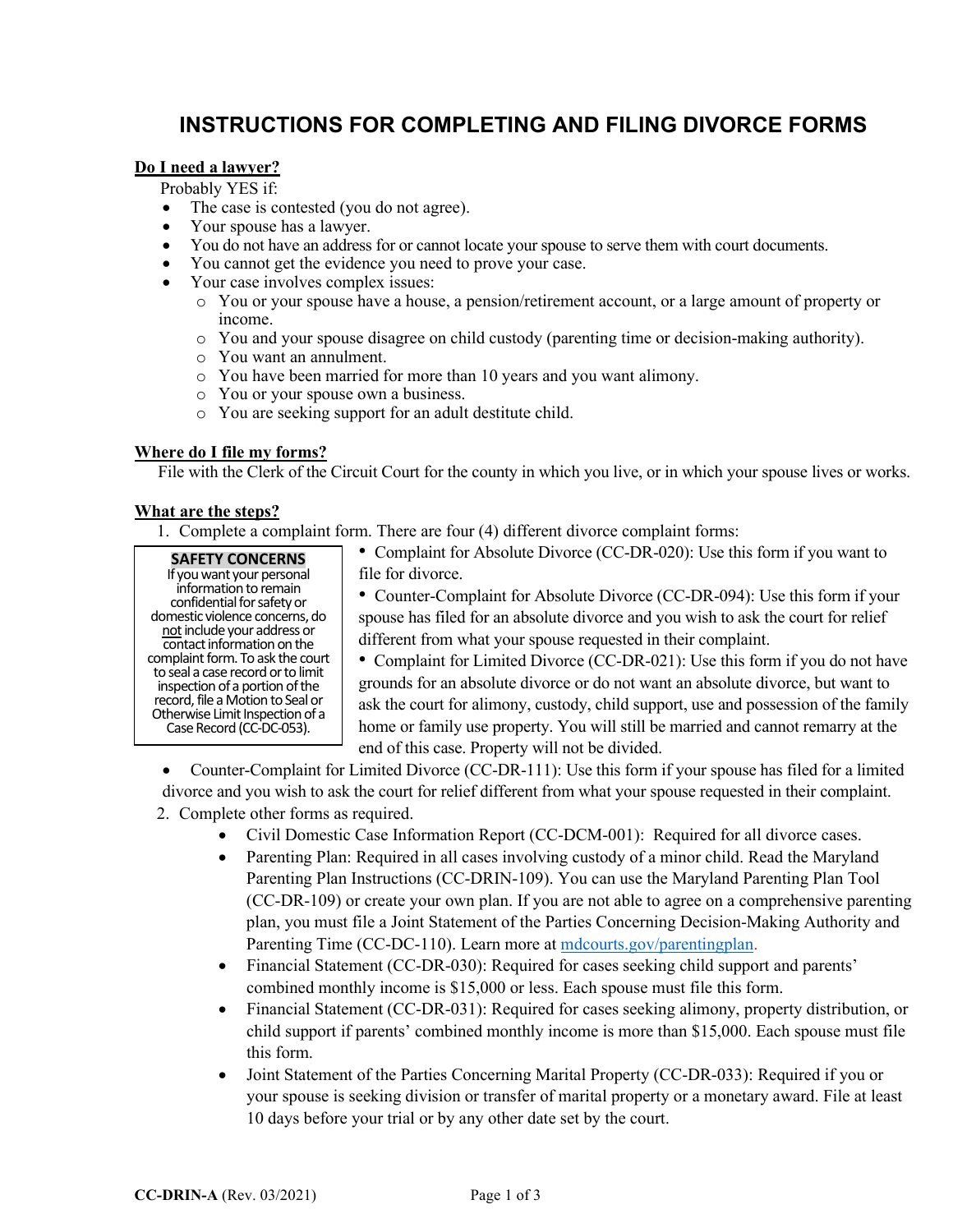- Marital Settlement Agreement (CC-DR-116): Required if the basis of your complaint for divorce is mutual consent.
- Division of Vital Record's Report of Absolute Divorce or Annulment of Marriage (get this form from a court clerk). Submit a completed form before the end of your hearing. The court will not mail you your divorce decree unless you file this form.

# **GET HELP**

- [Maryland Court](https://mdcourts.gov/selfhelp/mcshc) Help Center (phone & chat): mdcourts.gov/helpcenter/mchc
- [Family Law Self-Help Centers](https://mdcourts.gov/family/familylawassistance) (walk-in): mdcourts.gov/family/familylawassistance
- [People's Law Library](https://www.peoples-law.org/cat/family-law/divorce) (website): peoples-law.org
- [Self-Help Video Library](https://mdcourts.gov/reference/videolibrary) (video): mdcourts.gov/videos

- 3. Prepare to file your completed forms.
	- Call the court to ask about filing fees and method of payment.
	- If you cannot afford the fee, complete a Request for Waiver of Prepayment of Prepaid Costs (CC-DC-089).
	- Make two copies of everything you file. File the originals with the court. Keep one copy for your records; the other copy is for service of process on the other party.
- 4. File your completed forms, along with the filing fee, at the clerk's office.
	- If you are representing yourself, you can either file completed paperwork in person, or by mail directly to the clerk's office OR you can E-file.
	- E-filing is NOT mandatory if you do not have a lawyer.
	- For more information and directions about E-filing see: [mdcourts.gov/mdec/efilingpublic](https://mdcourts.gov/mdec/efilingpublic)
- 5. Complete Service of Process on your spouse. Service is the way the court knows the other side receives copies of the papers you filed with the court.
	- The clerk will send you a "writ of summons" for service of process on your spouse.
	- You must arrange for a third party to serve a copy of the summons, the complaint, and all other papers filed with the court on your spouse within 60 days of the date on the writ of summons.
	- You may not serve the documents yourself. Another person must do it.
		- o You may request the Sheriff's office in the county where your spouse lives to serve the other side. A fee is required, unless the court granted you a fee waiver.
		- o You may pay for a private process server or have a friend or family member (free) who is over 18 and not a party to the case serve the other side. If the papers are served at your spouse's home, your server may hand them to your spouse or to a competent co-resident who is at least 18 years old.
		- o You may have an adult who is not a party to the case perform the service by certified mail requesting **"Restricted Delivery – show to whom, date, address of delivery."** Your spouse must sign the green card, which you must file with the court.
	- Personal delivery means that papers are handed to your spouse. If service is made at your spouse's home, documents may be handed to your spouse or to a person over age 18 who also lives in the home.
- 6. Your server should complete the Affidavit of Service to prove your spouse was served. File the Affidavit of Service with the court.
	- Use CC-DR-056 if service was by certified mail.
	- Use CC-DR-055 if service was by private process.